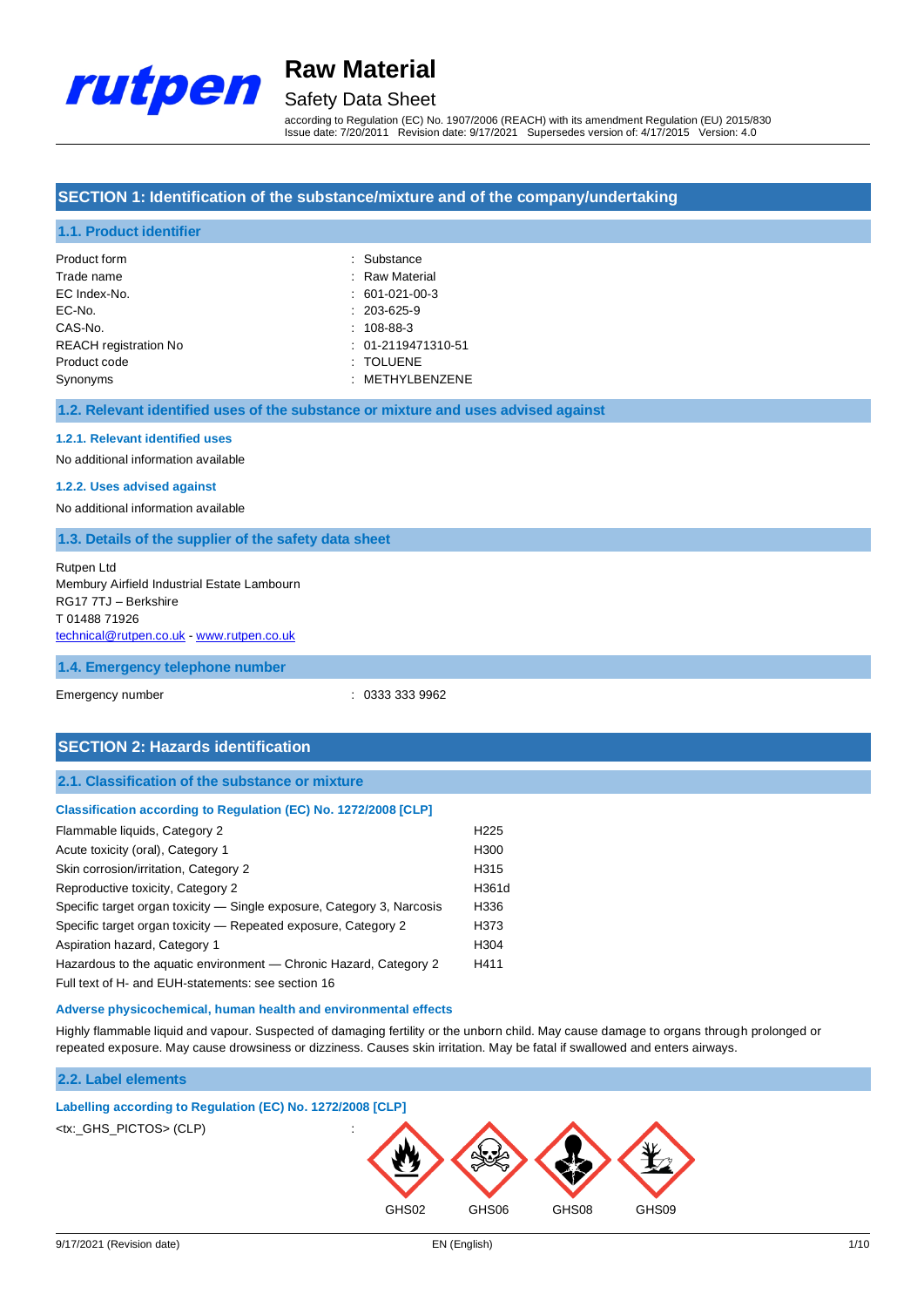## Safety Data Sheet

according to Regulation (EC) No. 1907/2006 (REACH) with its amendment Regulation (EU) 2015/830

| Signal word (CLP)<br>Hazard statements (CLP) | Danger<br>: H225 - Highly flammable liquid and vapour.<br>H300 - Fatal if swallowed.<br>H304 - May be fatal if swallowed and enters airways.<br>H315 - Causes skin irritation.<br>H336 - May cause drowsiness or dizziness.                                                                                                                                                                                |
|----------------------------------------------|------------------------------------------------------------------------------------------------------------------------------------------------------------------------------------------------------------------------------------------------------------------------------------------------------------------------------------------------------------------------------------------------------------|
| Precautionary statements (CLP)               | H361d - Suspected of damaging the unborn child.<br>H373 - May cause damage to organs through prolonged or repeated exposure.<br>H411 - Toxic to aquatic life with long lasting effects.<br>: P210 - Keep away from heat, hot surfaces, sparks, open flames and other ignition sources.<br>No smoking.                                                                                                      |
|                                              | P280 - Wear protective gloves/protective clothing/eye protection/face protection/hearing<br>protection.<br>P301+P310 - IF SWALLOWED: Immediately call a POISON CENTER or doctor.<br>P301+P310+P331 - IF SWALLOWED: Immediately call a POISON CENTER or doctor. Do<br>NOT induce vomiting.<br>P321 - Specific treatment (see supplemental first aid instruction on this label).<br>P391 - Collect spillage. |

## **2.3. Other hazards**

## No additional information available

## **SECTION 3: Composition/information on ingredients**

## **3.1. Substances**

| <b>Name</b>    | <b>Product identifier</b>                                                                              | $\frac{9}{6}$ | <b>Classification according to</b><br>Regulation (EC) No. 1272/2008<br>[CLP]                                                                                                   |
|----------------|--------------------------------------------------------------------------------------------------------|---------------|--------------------------------------------------------------------------------------------------------------------------------------------------------------------------------|
| <b>TOLUENE</b> | CAS-No.: 108-88-3<br>EC-No.: 203-625-9<br>EC Index-No.: 601-021-00-3<br>REACH-no: 01-2119471310-<br>51 | 100           | Flam. Lig. 2, H225<br>Acute Tox. 1 (Oral), H300<br>Skin Irrit. 2, H315<br>Repr. 2, H361d<br>STOT SE 3, H336<br>STOT RE 2, H373<br>Asp. Tox. 1, H304<br>Aquatic Chronic 2, H411 |

## Full text of H- and EUH-statements: see section 16

## **3.2. Mixtures**

#### Not applicable

| <b>SECTION 4: First aid measures</b>                             |                                                                                                                                             |  |  |
|------------------------------------------------------------------|---------------------------------------------------------------------------------------------------------------------------------------------|--|--|
| 4.1. Description of first aid measures                           |                                                                                                                                             |  |  |
| First-aid measures general                                       | : Call a physician immediately.                                                                                                             |  |  |
| First-aid measures after inhalation                              | : Remove person to fresh air and keep comfortable for breathing.                                                                            |  |  |
| First-aid measures after skin contact                            | : Rinse skin with water/shower. Take off immediately all contaminated clothing. If skin<br>irritation occurs: Get medical advice/attention. |  |  |
| First-aid measures after eye contact                             | : Rinse eyes with water as a precaution.                                                                                                    |  |  |
| First-aid measures after ingestion                               | : Do not induce vomiting. Call a physician immediately.                                                                                     |  |  |
| 4.2. Most important symptoms and effects, both acute and delayed |                                                                                                                                             |  |  |
| Symptoms/effects                                                 | : May cause drowsiness or dizziness.                                                                                                        |  |  |
| Symptoms/effects after skin contact                              | $:$ Irritation.                                                                                                                             |  |  |
| Symptoms/effects after ingestion                                 | : Risk of lung oedema.                                                                                                                      |  |  |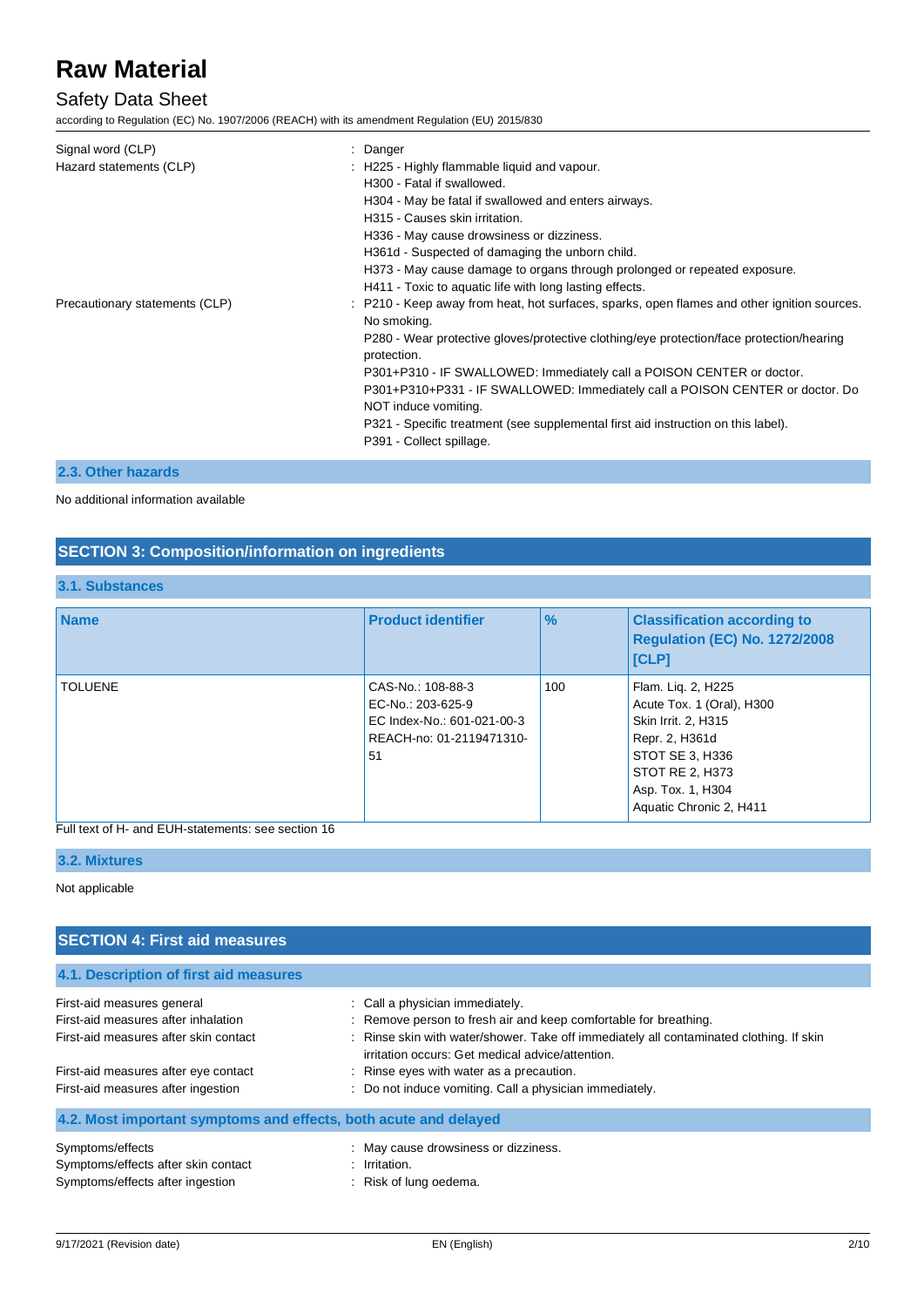## Safety Data Sheet

according to Regulation (EC) No. 1907/2006 (REACH) with its amendment Regulation (EU) 2015/830

## **4.3. Indication of any immediate medical attention and special treatment needed**

Treat symptomatically.

| <b>SECTION 5: Firefighting measures</b>                         |                                                                                                                                           |
|-----------------------------------------------------------------|-------------------------------------------------------------------------------------------------------------------------------------------|
| 5.1. Extinguishing media                                        |                                                                                                                                           |
| Suitable extinguishing media                                    | : Water spray. Dry powder. Foam. Carbon dioxide.                                                                                          |
| 5.2. Special hazards arising from the substance or mixture      |                                                                                                                                           |
| Fire hazard<br>Hazardous decomposition products in case of fire | : Highly flammable liquid and vapour.<br>: Toxic fumes may be released.                                                                   |
| 5.3. Advice for firefighters                                    |                                                                                                                                           |
| Protection during firefighting                                  | Do not attempt to take action without suitable protective equipment. Self-contained<br>breathing apparatus. Complete protective clothing. |

| <b>SECTION 6: Accidental release measures</b>                            |                                                                                                                                                                |
|--------------------------------------------------------------------------|----------------------------------------------------------------------------------------------------------------------------------------------------------------|
| 6.1. Personal precautions, protective equipment and emergency procedures |                                                                                                                                                                |
| 6.1.1. For non-emergency personnel                                       |                                                                                                                                                                |
| Emergency procedures                                                     | : Ventilate spillage area. No open flames, no sparks, and no smoking. Do not breathe<br>dust/fume/gas/mist/vapours/spray. Avoid contact with skin and eyes.    |
| 6.1.2. For emergency responders                                          |                                                                                                                                                                |
| Protective equipment                                                     | : Do not attempt to take action without suitable protective equipment. For further information<br>refer to section 8: "Exposure controls/personal protection". |
| <b>6.2. Environmental precautions</b>                                    |                                                                                                                                                                |
| Avoid release to the environment.                                        |                                                                                                                                                                |
| 6.3. Methods and material for containment and cleaning up                |                                                                                                                                                                |
| Methods for cleaning up                                                  | Take up liquid spill into absorbent material. Notify authorities if product enters sewers or<br>public waters.                                                 |
| Other information                                                        | Dispose of materials or solid residues at an authorized site.                                                                                                  |
| 6.4. Reference to other sections                                         |                                                                                                                                                                |
| For further information refer to section 13.                             |                                                                                                                                                                |
| <b>SECTION 7: Handling and storage</b>                                   |                                                                                                                                                                |

| 7.1. Precautions for safe handling                                |                                                                                                                                                                                                                                                                                                                                                                                                                                                                                                                                                                                                                                                                                                                                                                                    |
|-------------------------------------------------------------------|------------------------------------------------------------------------------------------------------------------------------------------------------------------------------------------------------------------------------------------------------------------------------------------------------------------------------------------------------------------------------------------------------------------------------------------------------------------------------------------------------------------------------------------------------------------------------------------------------------------------------------------------------------------------------------------------------------------------------------------------------------------------------------|
| Precautions for safe handling<br>Hygiene measures                 | : Keep away from heat, hot surfaces, sparks, open flames and other ignition sources. No<br>smoking. Ground/bond container and receiving equipment. Use only non-sparking tools.<br>Take precautionary measures against static discharge. Flammable vapours may<br>accumulate in the container. Use explosion-proof equipment. Wear personal protective<br>equipment. Obtain special instructions before use. Do not handle until all safety precautions<br>have been read and understood. Do not breathe dust/fume/gas/mist/vapours/spray. Use<br>only outdoors or in a well-ventilated area. Avoid contact with skin and eyes.<br>: Wash contaminated clothing before reuse. Do not eat, drink or smoke when using this<br>product. Always wash hands after handling the product. |
| 7.2. Conditions for safe storage, including any incompatibilities |                                                                                                                                                                                                                                                                                                                                                                                                                                                                                                                                                                                                                                                                                                                                                                                    |
| <b>Technical measures</b><br>Storage conditions                   | Ground/bond container and receiving equipment.<br>Store in a well-ventilated place. Keep cool. Keep container tightly closed. Store locked up.                                                                                                                                                                                                                                                                                                                                                                                                                                                                                                                                                                                                                                     |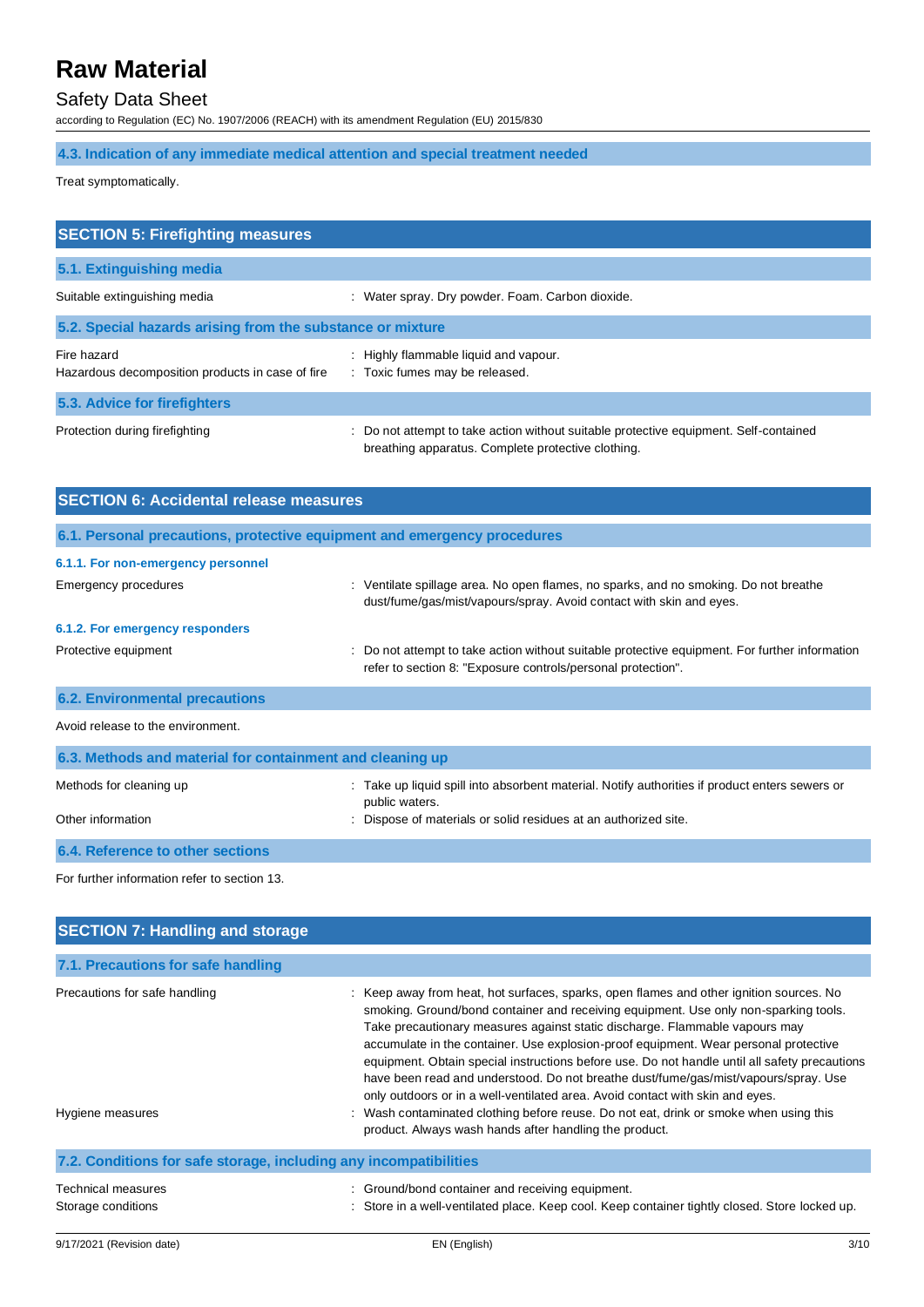## Safety Data Sheet

according to Regulation (EC) No. 1907/2006 (REACH) with its amendment Regulation (EU) 2015/830

#### **7.3. Specific end use(s)**

No additional information available

### **SECTION 8: Exposure controls/personal protection**

### **8.1. Control parameters**

**8.1.1 National occupational exposure and biological limit values**

No additional information available

#### **8.1.2. Recommended monitoring procedures**

No additional information available

#### **8.1.3. Air contaminants formed**

No additional information available

#### **8.1.4. DNEL and PNEC**

No additional information available

#### **8.1.5. Control banding**

No additional information available

### **8.2. Exposure controls**

#### **8.2.1. Appropriate engineering controls**

**Appropriate engineering controls:** Ensure good ventilation of the work station.

#### **8.2.2. Personal protection equipment**

#### **Personal protective equipment symbol(s):**



#### **8.2.2.1. Eye and face protection**

**Eye protection:** Safety glasses

#### **8.2.2.2. Skin protection**

**Skin and body protection:** Wear suitable protective clothing

**Hand protection:**

## Protective gloves

### **8.2.2.3. Respiratory protection**

**Respiratory protection:** [In case of inadequate ventilation] wear respiratory protection.

### **8.2.2.4. Thermal hazards**

No additional information available

#### **8.2.3. Environmental exposure controls**

#### **Environmental exposure controls:**

Avoid release to the environment.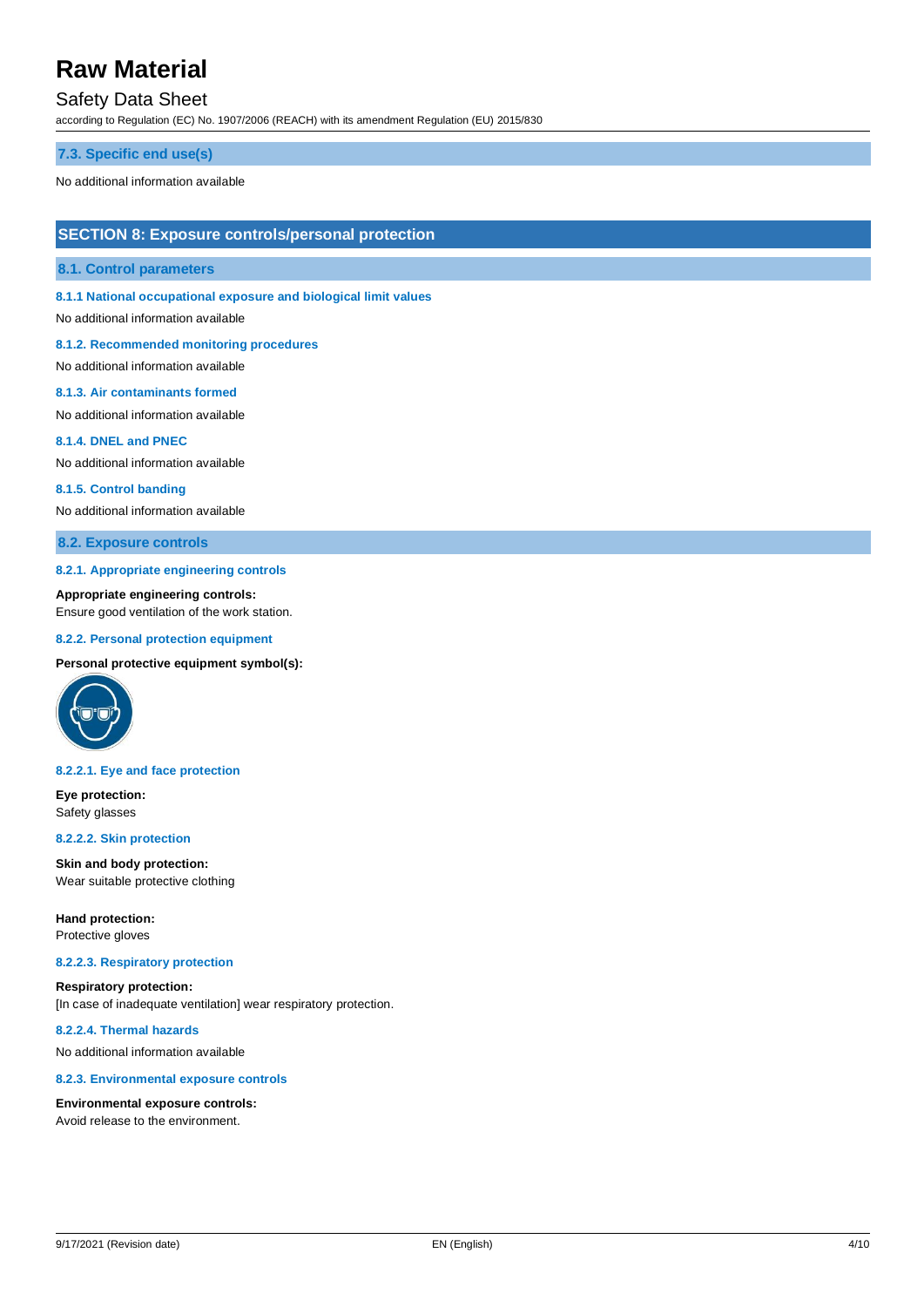## Safety Data Sheet

according to Regulation (EC) No. 1907/2006 (REACH) with its amendment Regulation (EU) 2015/830

| <b>SECTION 9: Physical and chemical properties</b>         |                     |  |
|------------------------------------------------------------|---------------------|--|
| 9.1. Information on basic physical and chemical properties |                     |  |
| Physical state                                             | : Liquid            |  |
| Colour                                                     | : Colourless.       |  |
| Odour                                                      | aromatic.           |  |
| Odour threshold                                            | No data available   |  |
| рH                                                         | No data available   |  |
| Relative evaporation rate (butylacetate=1)                 | No data available   |  |
| Melting point                                              | $: -95$             |  |
| Freezing point                                             | : No data available |  |
| Boiling point                                              | : $110 - 111$ °C    |  |
| Flash point                                                | : $4^{\circ}$ C     |  |
| Auto-ignition temperature                                  | 480-536             |  |
| Decomposition temperature                                  | No data available   |  |
| Flammability (solid, gas)                                  | Not applicable      |  |
| Vapour pressure                                            | No data available   |  |
| Relative vapour density at 20 °C                           | 30-35 hPa (20C)     |  |
| Relative density                                           | : 0.871@15C         |  |
| Solubility                                                 | No data available   |  |
| Partition coefficient n-octanol/water (Log Pow)            | No data available   |  |
| Viscosity, kinematic                                       | No data available   |  |
| Viscosity, dynamic                                         | No data available   |  |
| Explosive properties                                       | No data available   |  |
| Oxidising properties                                       | No data available   |  |

No additional information available

**9.2. Other information**

## **SECTION 10: Stability and reactivity**

## **10.1. Reactivity**

Highly flammable liquid and vapour.

**10.2. Chemical stability**

Stable under normal conditions.

**10.3. Possibility of hazardous reactions**

No dangerous reactions known under normal conditions of use.

Explosive limits **Explosive Limits Explosive Limits Explosive Limits Explosive Limits EXPLOSIVE 2018** 

**10.4. Conditions to avoid**

Avoid contact with hot surfaces. Heat. No flames, no sparks. Eliminate all sources of ignition.

**10.5. Incompatible materials**

No additional information available

**10.6. Hazardous decomposition products**

Under normal conditions of storage and use, hazardous decomposition products should not be produced.

| <b>SECTION 11: Toxicological information</b>                                    |                                                               |  |
|---------------------------------------------------------------------------------|---------------------------------------------------------------|--|
| 11.1 Information on toxicological effects                                       |                                                               |  |
| Acute toxicity (oral)<br>Acute toxicity (dermal)<br>Acute toxicity (inhalation) | : Fatal if swallowed.<br>: Not classified<br>: Not classified |  |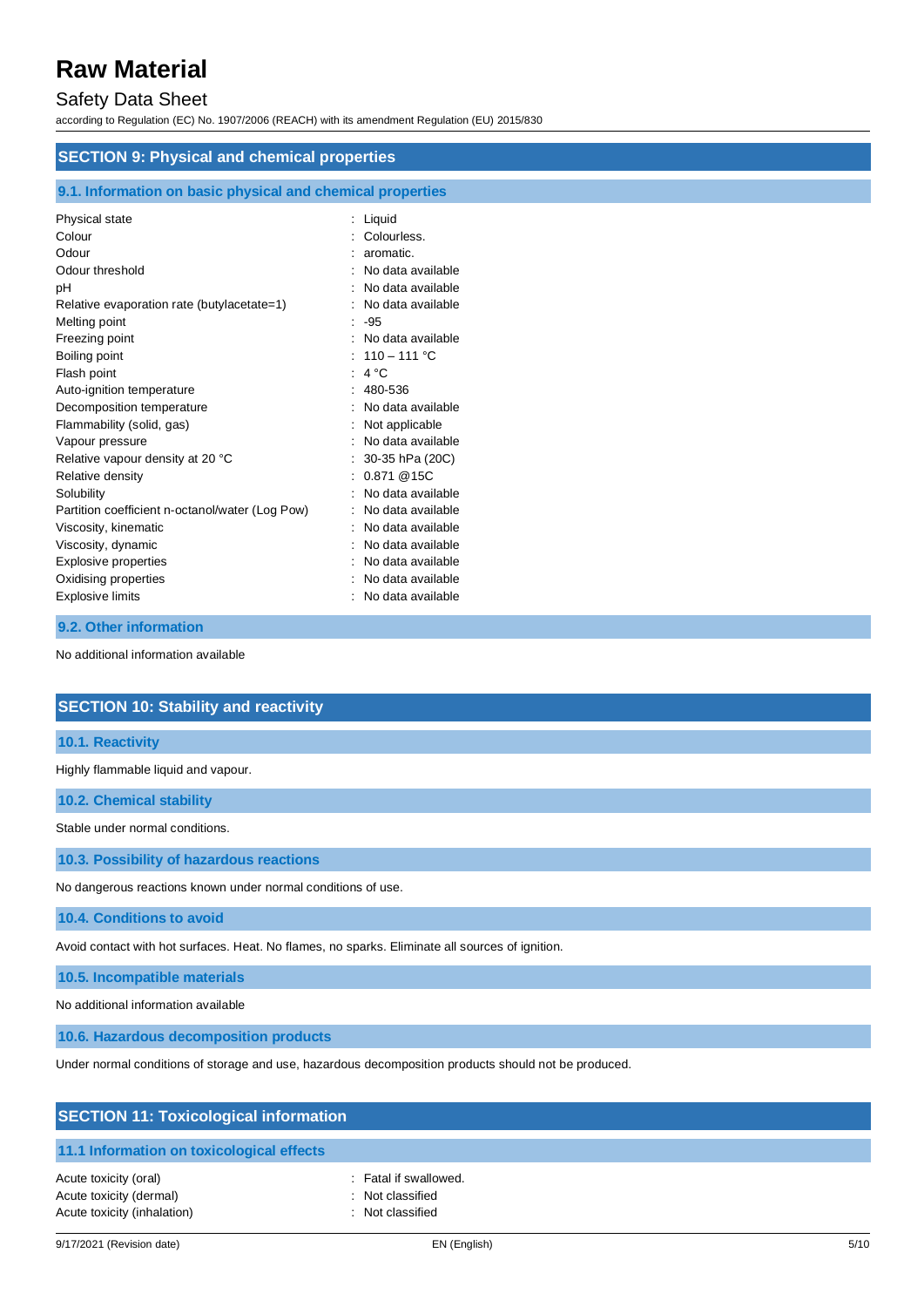## Safety Data Sheet

according to Regulation (EC) No. 1907/2006 (REACH) with its amendment Regulation (EU) 2015/830

| <b>Raw Material (108-88-3)</b>    |                                                                      |  |
|-----------------------------------|----------------------------------------------------------------------|--|
| LD50 oral rat                     | 6900 mg/kg                                                           |  |
| LD50 oral                         | 2 mg/kg                                                              |  |
| Skin corrosion/irritation         | : Causes skin irritation.                                            |  |
| Serious eye damage/irritation     | : Not classified                                                     |  |
| Respiratory or skin sensitisation | : Not classified                                                     |  |
| Germ cell mutagenicity            | : Not classified                                                     |  |
| Carcinogenicity                   | : Not classified                                                     |  |
| Reproductive toxicity             | : Suspected of damaging the unborn child.                            |  |
| STOT-single exposure              | : May cause drowsiness or dizziness.                                 |  |
| STOT-repeated exposure            | : May cause damage to organs through prolonged or repeated exposure. |  |
| Aspiration hazard                 | : May be fatal if swallowed and enters airways.                      |  |

| <b>SECTION 12: Ecological information</b>                    |                                                                                                                          |  |
|--------------------------------------------------------------|--------------------------------------------------------------------------------------------------------------------------|--|
| 12.1. Toxicity                                               |                                                                                                                          |  |
| Ecology - general                                            | The product is not considered harmful to aquatic organisms nor to cause long-term adverse<br>effects in the environment. |  |
| Hazardous to the aquatic environment, short-term<br>(acute)  | : Not classified                                                                                                         |  |
| Hazardous to the aquatic environment, long-term<br>(chronic) | : Toxic to aquatic life with long lasting effects.                                                                       |  |
| Not rapidly degradable                                       |                                                                                                                          |  |
| <b>Raw Material (108-88-3)</b>                               |                                                                                                                          |  |
| LC50 - Fish [1]                                              | $5.5$ mg/l                                                                                                               |  |
| 12.2. Persistence and degradability                          |                                                                                                                          |  |
| No additional information available                          |                                                                                                                          |  |
| 12.3. Bioaccumulative potential                              |                                                                                                                          |  |
| No additional information available                          |                                                                                                                          |  |
| 12.4. Mobility in soil                                       |                                                                                                                          |  |
| No additional information available                          |                                                                                                                          |  |
| 12.5. Results of PBT and vPvB assessment                     |                                                                                                                          |  |
| No additional information available                          |                                                                                                                          |  |
| 12.6. Other adverse effects                                  |                                                                                                                          |  |
| No additional information available                          |                                                                                                                          |  |

| <b>SECTION 13: Disposal considerations</b>        |                                                                                                                                                       |
|---------------------------------------------------|-------------------------------------------------------------------------------------------------------------------------------------------------------|
| 13.1. Waste treatment methods                     |                                                                                                                                                       |
| Waste treatment methods<br>Additional information | : Dispose of contents/container in accordance with licensed collector's sorting instructions.<br>: Flammable vapours may accumulate in the container. |

## **SECTION 14: Transport information**

In accordance with ADR / IMDG / IATA / ADN / RID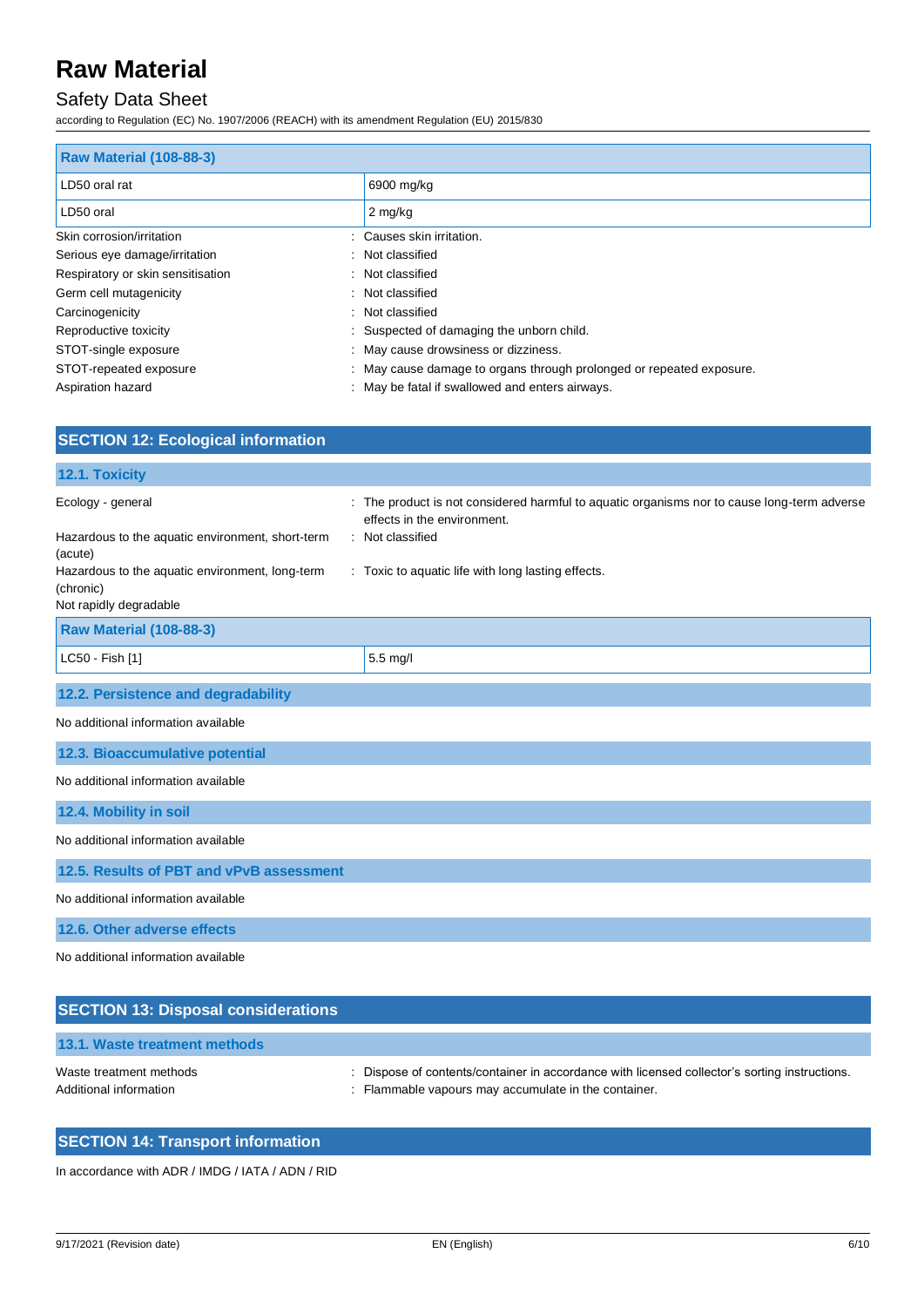## Safety Data Sheet

according to Regulation (EC) No. 1907/2006 (REACH) with its amendment Regulation (EU) 2015/830

| <b>ADR</b>                                                 | <b>IMDG</b>                      | <b>IATA</b>    | <b>ADN</b>     | <b>RID</b>     |
|------------------------------------------------------------|----------------------------------|----------------|----------------|----------------|
| 14.1. UN number                                            |                                  |                |                |                |
| <b>UN 1294</b>                                             | Not applicable                   | Not applicable | Not applicable | Not applicable |
| 14.2. UN proper shipping name                              |                                  |                |                |                |
| Not applicable                                             | Not applicable                   | Not applicable | Not applicable | Not applicable |
| <b>Transport document description</b>                      |                                  |                |                |                |
| UN 1294, II,<br><b>ENVIRONMENTALLY</b><br><b>HAZARDOUS</b> | Not applicable                   | Not applicable | Not applicable | Not applicable |
|                                                            | 14.3. Transport hazard class(es) |                |                |                |
| Not applicable                                             | Not applicable                   | Not applicable | Not applicable | Not applicable |
|                                                            | Not applicable                   | Not applicable | Not applicable | Not applicable |
| 14.4. Packing group                                        |                                  |                |                |                |
| $\mathbf{I}$                                               | Not applicable                   | Not applicable | Not applicable | Not applicable |
| 14.5. Environmental hazards                                |                                  |                |                |                |
| Dangerous for the<br>environment: Yes                      | Not applicable                   | Not applicable | Not applicable | Not applicable |
| No supplementary information available                     |                                  |                |                |                |

**14.6. Special precautions for user**

#### **Overland transport**

No data available

#### **Transport by sea**

Not applicable

#### **Air transport**

Not applicable

#### **Inland waterway transport**

Not applicable

## **Rail transport**

Not applicable

**14.7. Transport in bulk according to Annex II of Marpol and the IBC Code**

### Not applicable

## **SECTION 15: Regulatory information**

**15.1. Safety, health and environmental regulations/legislation specific for the substance or mixture**

## **15.1.1. EU-Regulations**

No REACH Annex XVII restrictions Raw Material is not on the REACH Candidate List Raw Material is not on the REACH Annex XIV List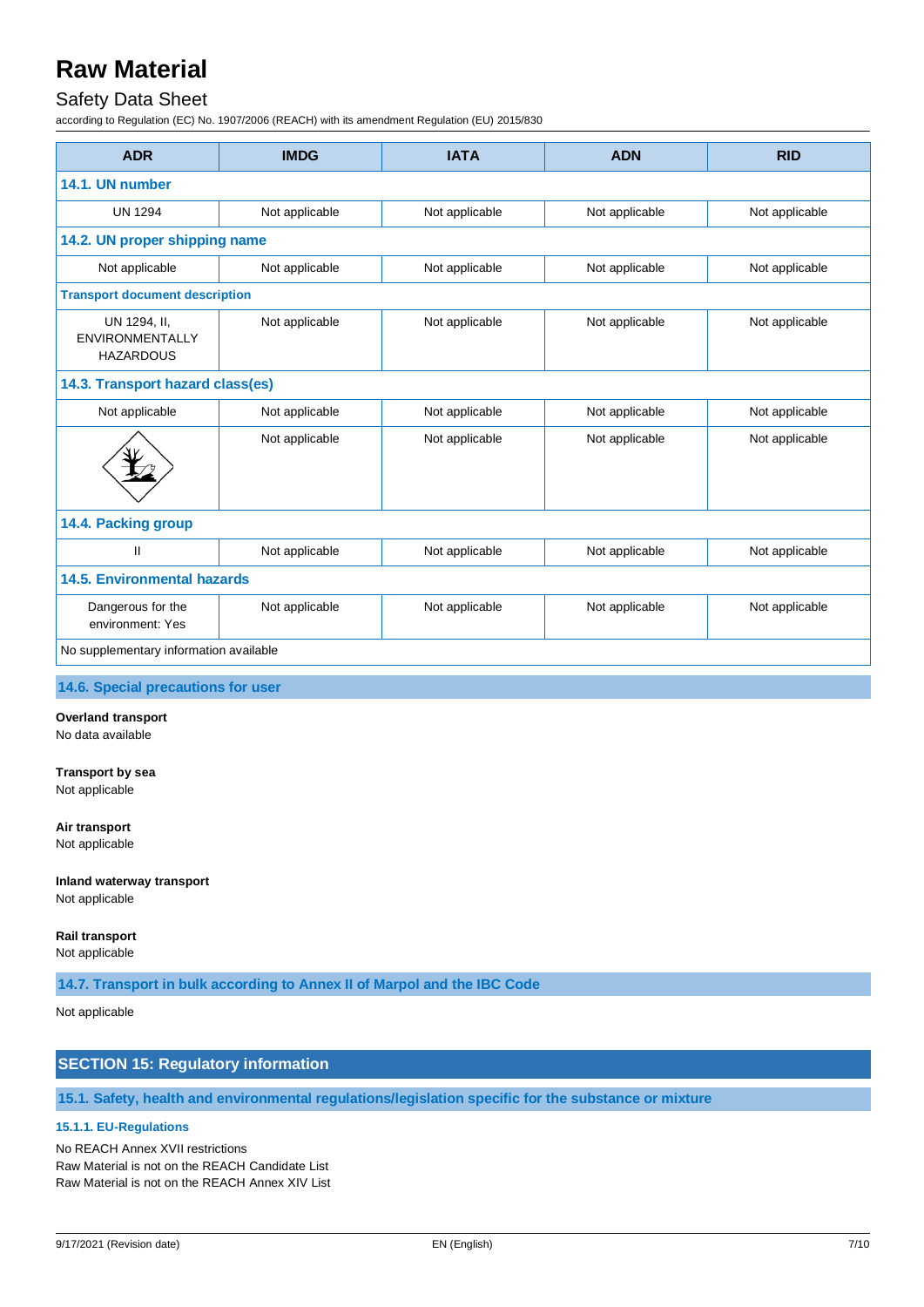## Safety Data Sheet

according to Regulation (EC) No. 1907/2006 (REACH) with its amendment Regulation (EU) 2015/830

Raw Material is not subject to Regulation (EU) No 649/2012 of the European Parliament and of the Council of 4 july 2012 concerning the export and import of hazardous chemicals.

Raw Material is not subject to Regulation (EU) No 2019/1021 of the European Parliament and of the Council of 20 June 2019 on persistent organic pollutants

Contains no substance subject to Regulation (EU) 2019/1148 of the European Parliament and of the Council of 20 June 2019 on the marketing and use of explosives precursors.

### **15.1.2. National regulations**

| <b>France</b>                |                                                                                                                                                                                                                                                                                                                                                                                                                                                                                                       |  |
|------------------------------|-------------------------------------------------------------------------------------------------------------------------------------------------------------------------------------------------------------------------------------------------------------------------------------------------------------------------------------------------------------------------------------------------------------------------------------------------------------------------------------------------------|--|
| <b>Occupational diseases</b> |                                                                                                                                                                                                                                                                                                                                                                                                                                                                                                       |  |
| Code                         | <b>Description</b>                                                                                                                                                                                                                                                                                                                                                                                                                                                                                    |  |
| RG 4 BIS                     | Gastrointestinal disorders caused by benzene, toluene, xylenes and all products containing them                                                                                                                                                                                                                                                                                                                                                                                                       |  |
| <b>RG 84</b>                 | Conditions caused by liquid organic solvents for professional use: saturated or unsaturated aliphatic or cyclic liquid<br>hydrocarbons and mixtures thereof; liquid halogenated hydrocarbons; nitrated derivatives of aliphatic hydrocarbons;<br>alcohols; glycols, glycol ethers; ketones; aldehydes; aliphatic and cyclic ethers, including tetrahydrofuran; esters;<br>dimethylformamide and dimethylacetamine; acetonitrile and propionitrile; pyridine; dimethylsulfone and<br>dimethylsulfoxide |  |

#### **Germany**

| Water hazard class (WGK)                                | : WGK 2, Significantly hazardous to water (Classification according to AwSV; ID No. 194)                                                                                               |
|---------------------------------------------------------|----------------------------------------------------------------------------------------------------------------------------------------------------------------------------------------|
| Hazardous Incident Ordinance (12. BImSchV)              | : Is not subject of the Hazardous Incident Ordinance (12. BImSchV)                                                                                                                     |
| <b>Netherlands</b>                                      |                                                                                                                                                                                        |
| SZW-lijst van kankerverwekkende stoffen                 | : The substance is not listed                                                                                                                                                          |
| SZW-lijst van mutagene stoffen                          | : The substance is not listed                                                                                                                                                          |
| SZW-lijst van reprotoxische stoffen - Borstvoeding      | : The substance is not listed                                                                                                                                                          |
| SZW-lijst van reprotoxische stoffen -<br>Vruchtbaarheid | : The substance is not listed                                                                                                                                                          |
| SZW-lijst van reprotoxische stoffen – Ontwikkeling      | : TOLUENE is listed                                                                                                                                                                    |
| <b>Denmark</b>                                          |                                                                                                                                                                                        |
| Class for fire hazard                                   | $\therefore$ Class I-1                                                                                                                                                                 |
| Store unit                                              | $: 1$ liter                                                                                                                                                                            |
| <b>Classification remarks</b>                           | : F <flam. 2="" lig.="">; Emergency management guidelines for the storage of flammable liquids<br/>must be followed</flam.>                                                            |
| <b>Danish National Regulations</b>                      | : Young people below the age of 18 years are not allowed to use the product<br>Pregnant/breastfeeding women working with the product must not be in direct contact with<br>the product |
| <b>Switzerland</b>                                      |                                                                                                                                                                                        |
| Storage class (LK)                                      | : LK 3 - Flammable liquids                                                                                                                                                             |
| $AE$ $Q$ Chamical octatus accessoment                   |                                                                                                                                                                                        |

**15.2. Chemical safety assessment**

No chemical safety assessment has been carried out

## **SECTION 16: Other information**

| <b>Abbreviations and acronyms:</b> |                                                                                                 |  |
|------------------------------------|-------------------------------------------------------------------------------------------------|--|
| <b>ADN</b>                         | European Agreement concerning the International Carriage of Dangerous Goods by Inland Waterways |  |
| <b>ADR</b>                         | European Agreement concerning the International Carriage of Dangerous Goods by Road             |  |
| ATE                                | <b>Acute Toxicity Estimate</b>                                                                  |  |
| <b>BCF</b>                         | Bioconcentration factor                                                                         |  |
| <b>BLV</b>                         | <b>Biological limit value</b>                                                                   |  |
| <b>BOD</b>                         | Biochemical oxygen demand (BOD)                                                                 |  |
| <b>COD</b>                         | Chemical oxygen demand (COD)                                                                    |  |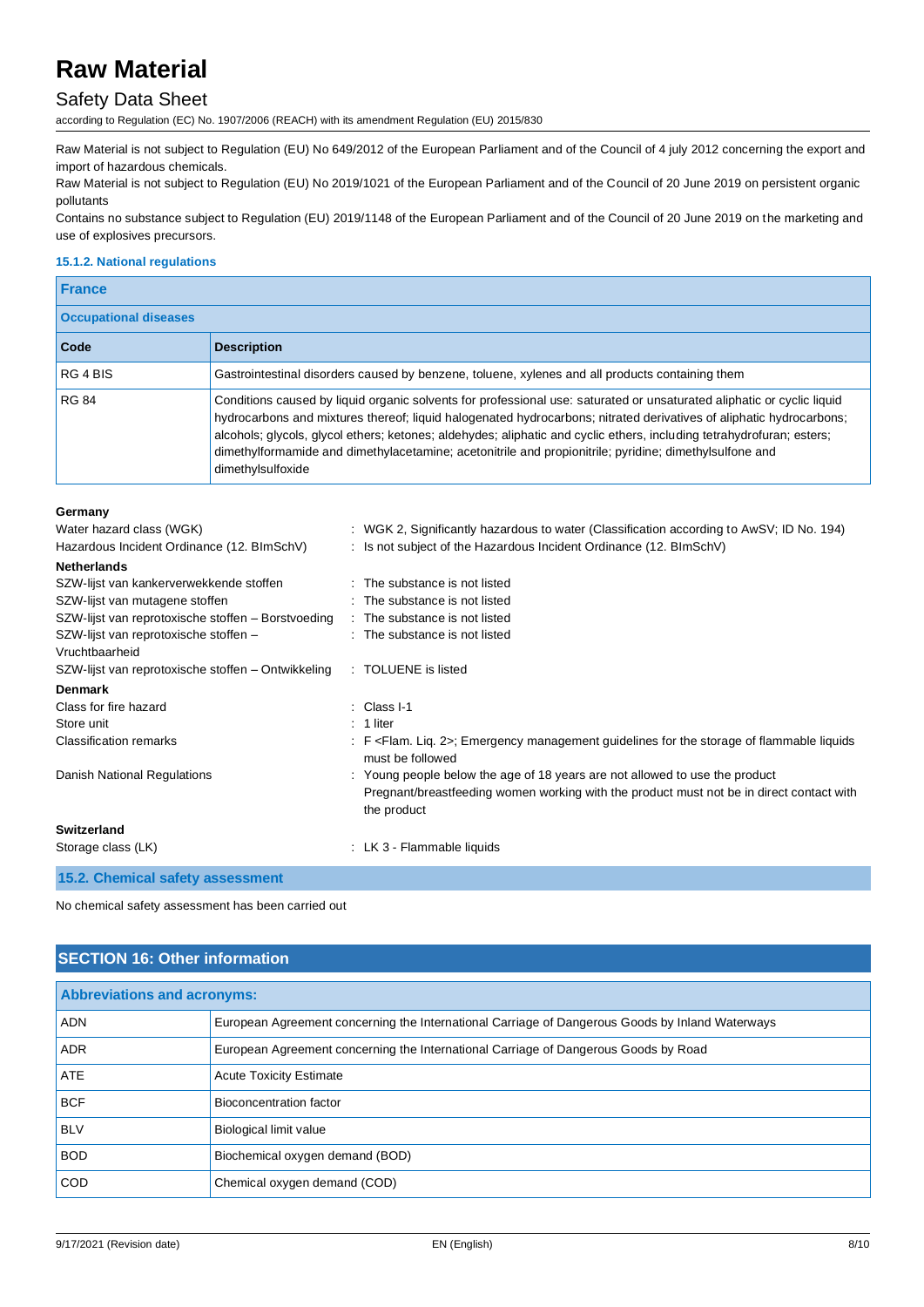## Safety Data Sheet

according to Regulation (EC) No. 1907/2006 (REACH) with its amendment Regulation (EU) 2015/830

| <b>Abbreviations and acronyms:</b> |                                                                              |  |
|------------------------------------|------------------------------------------------------------------------------|--|
| <b>DMEL</b>                        | Derived Minimal Effect level                                                 |  |
| <b>DNEL</b>                        | Derived-No Effect Level                                                      |  |
| EC-No.                             | European Community number                                                    |  |
| <b>EC50</b>                        | Median effective concentration                                               |  |
| EN                                 | European Standard                                                            |  |
| <b>IARC</b>                        | International Agency for Research on Cancer                                  |  |
| <b>IATA</b>                        | International Air Transport Association                                      |  |
| <b>IMDG</b>                        | International Maritime Dangerous Goods                                       |  |
| <b>LC50</b>                        | Median lethal concentration                                                  |  |
| LD50                               | Median lethal dose                                                           |  |
| LOAEL                              | Lowest Observed Adverse Effect Level                                         |  |
| <b>NOAEC</b>                       | No-Observed Adverse Effect Concentration                                     |  |
| <b>NOAEL</b>                       | No-Observed Adverse Effect Level                                             |  |
| <b>NOEC</b>                        | No-Observed Effect Concentration                                             |  |
| OECD                               | Organisation for Economic Co-operation and Development                       |  |
| OEL                                | Occupational Exposure Limit                                                  |  |
| <b>PBT</b>                         | Persistent Bioaccumulative Toxic                                             |  |
| PNEC                               | Predicted No-Effect Concentration                                            |  |
| <b>RID</b>                         | Regulations concerning the International Carriage of Dangerous Goods by Rail |  |
| SDS                                | Safety Data Sheet                                                            |  |
| <b>STP</b>                         | Sewage treatment plant                                                       |  |
| ThOD                               | Theoretical oxygen demand (ThOD)                                             |  |
| <b>TLM</b>                         | Median Tolerance Limit                                                       |  |
| <b>VOC</b>                         | Volatile Organic Compounds                                                   |  |
| CAS-No.                            | <b>Chemical Abstract Service number</b>                                      |  |
| N.O.S.                             | Not Otherwise Specified                                                      |  |
| vPvB                               | Very Persistent and Very Bioaccumulative                                     |  |
| ED                                 | Endocrine disrupting properties                                              |  |

| <b>Full text of H- and EUH-statements:</b> |                                                                   |  |
|--------------------------------------------|-------------------------------------------------------------------|--|
| Acute Tox. 1 (Oral)                        | Acute toxicity (oral), Category 1                                 |  |
| <b>Aquatic Chronic 2</b>                   | Hazardous to the aquatic environment - Chronic Hazard, Category 2 |  |
| Asp. Tox. 1                                | Aspiration hazard, Category 1                                     |  |
| Flam. Lig. 2                               | Flammable liquids, Category 2                                     |  |
| H <sub>225</sub>                           | Highly flammable liquid and vapour.                               |  |
| H300                                       | Fatal if swallowed.                                               |  |
| H304                                       | May be fatal if swallowed and enters airways.                     |  |
| H315                                       | Causes skin irritation.                                           |  |
| H336                                       | May cause drowsiness or dizziness.                                |  |